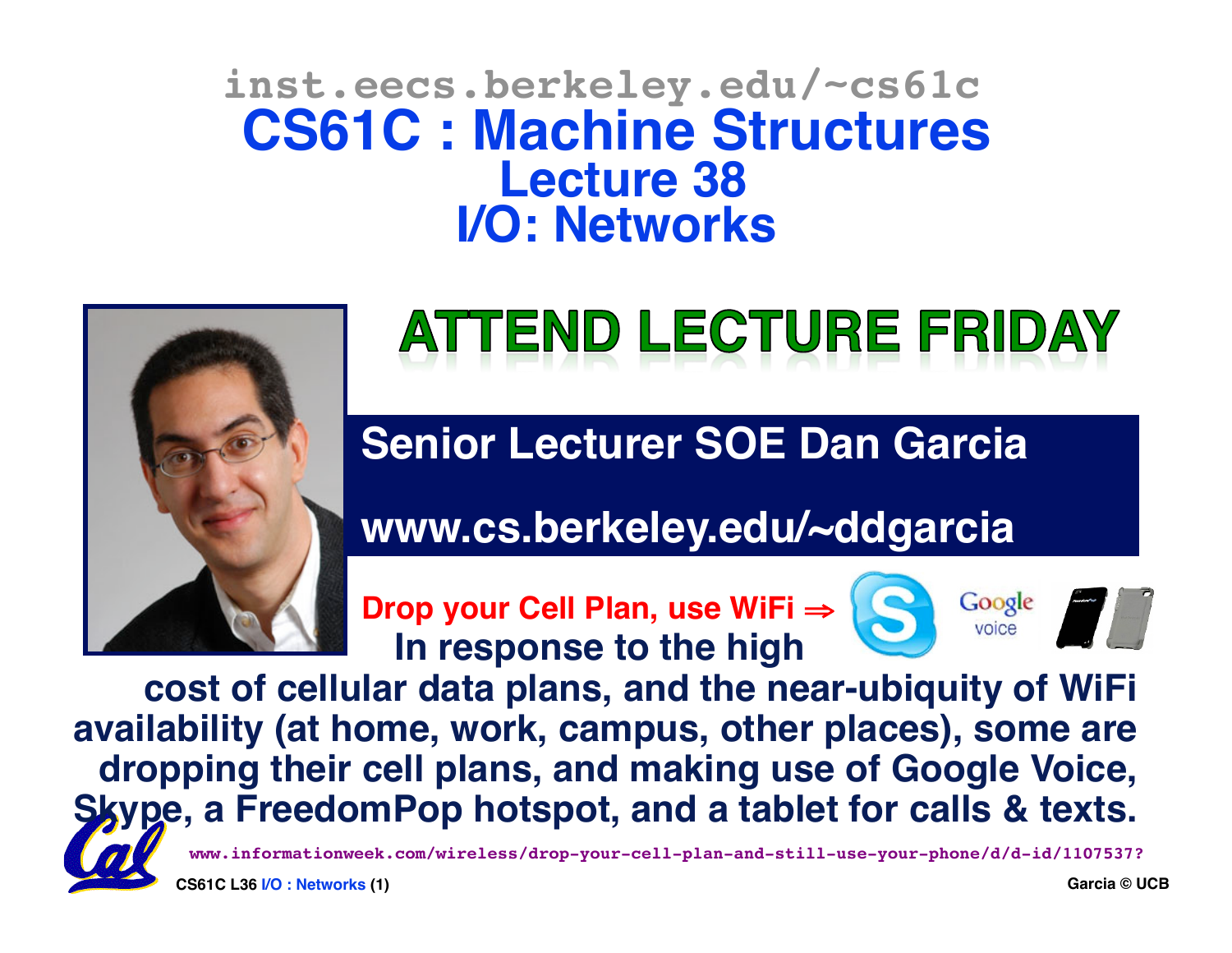#### **I/O Review**

- •I/O gives computers their **5 senses**
- •I/O speed range is **12.5-million to one**
- Differences in processor and I/O speed  $\rightarrow$ synchronize with I/O devices before use
- •**Polling** works, but expensive
	- processor *repeatedly queries devices*
- •**Interrupts** works, more complex
	- device *causes an exception*, causing OS to run and deal with the device
- •I/O control leads to **Operating Systems**

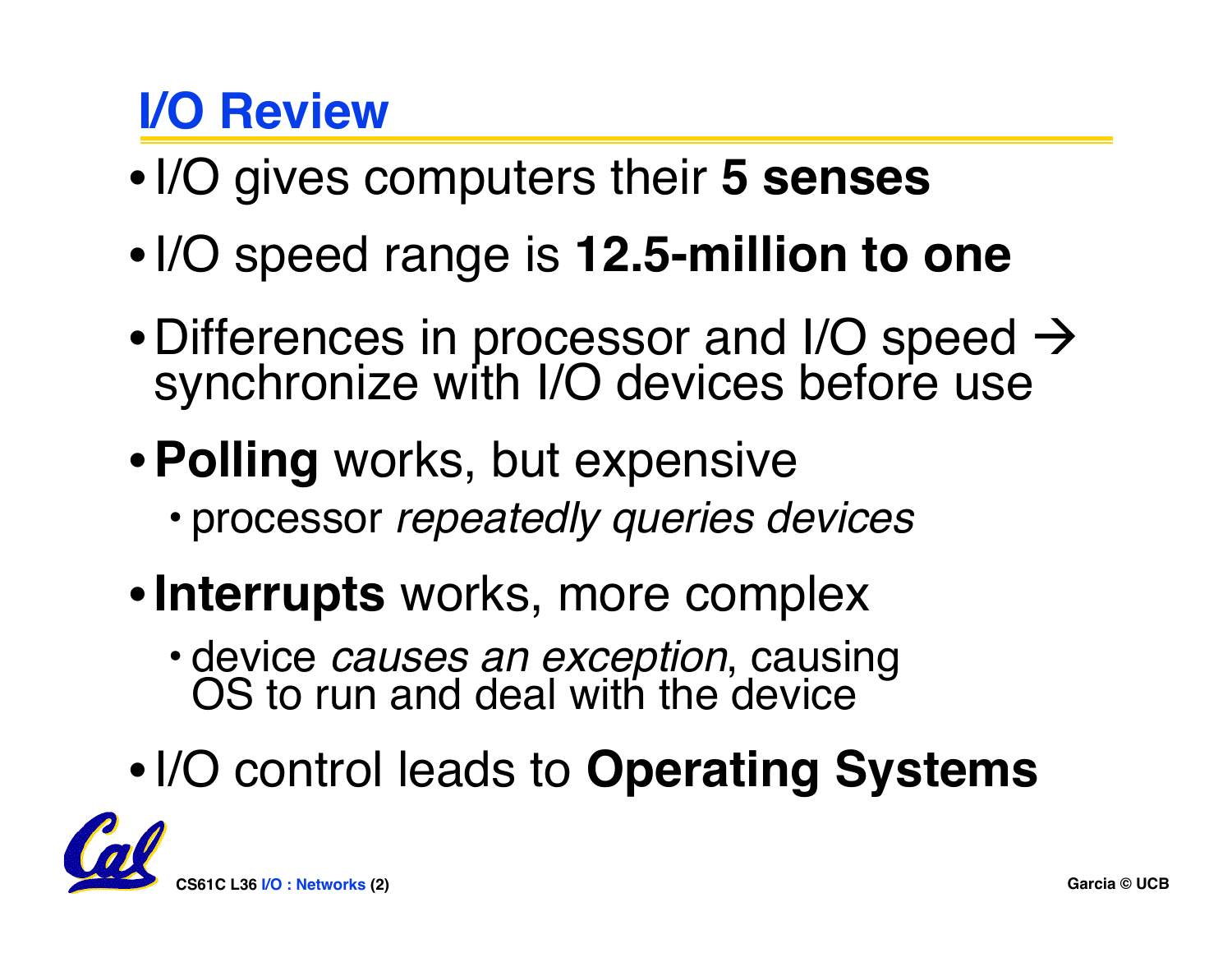**Why Networks?**

•Originally *sharing I/O devices* between **computers** ex: printers

- •Then *communicating* between **ex: file transfer protocol**
- Then *communicating* between **people**<br>ex: e-mail
- •Then *communicating* between **networks**

**ex: file sharing, www, …** 

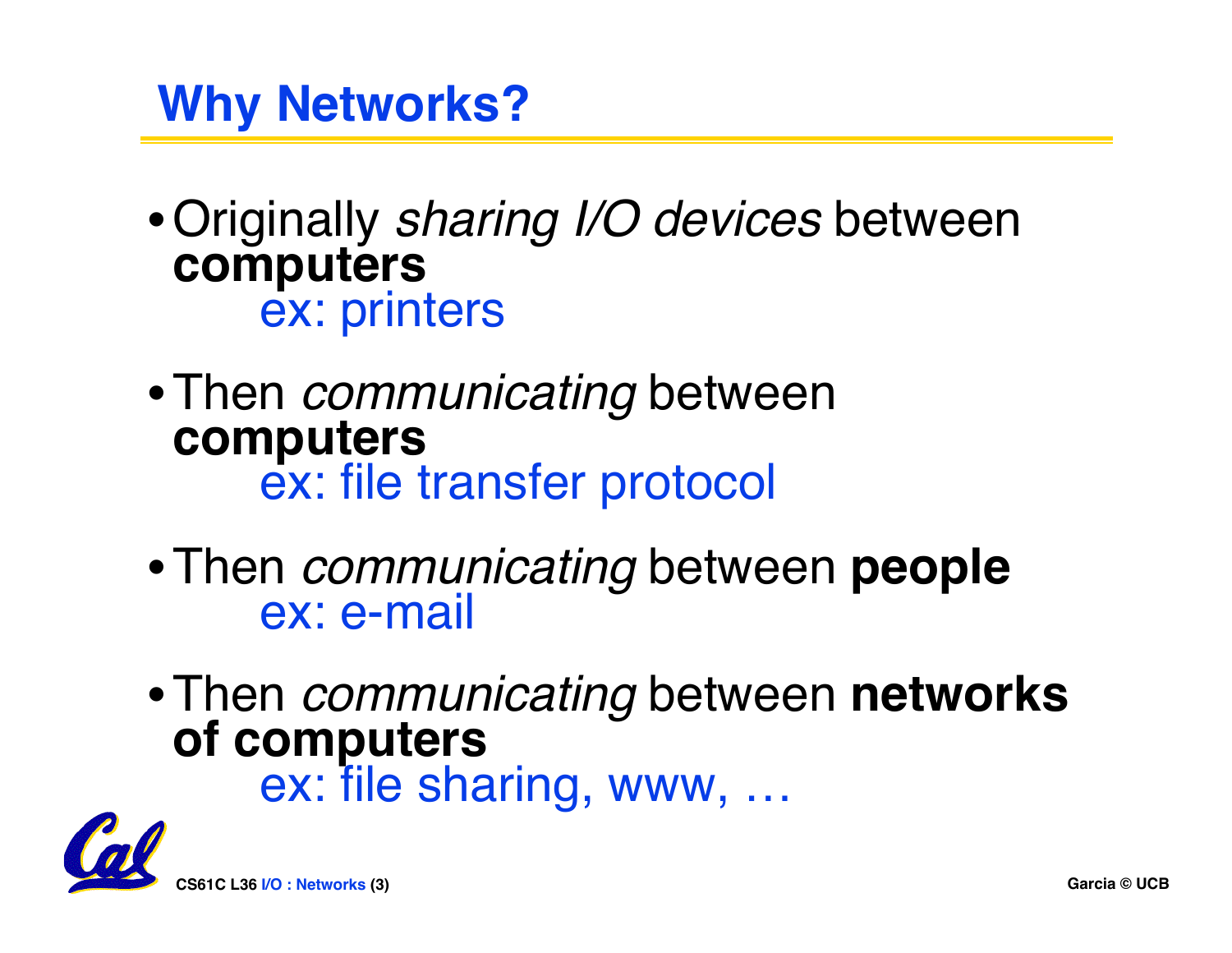#### **Growth Rate**

Internet Domain Survey Host Count



Source: Internet Systems Consortium (www.isc.org)

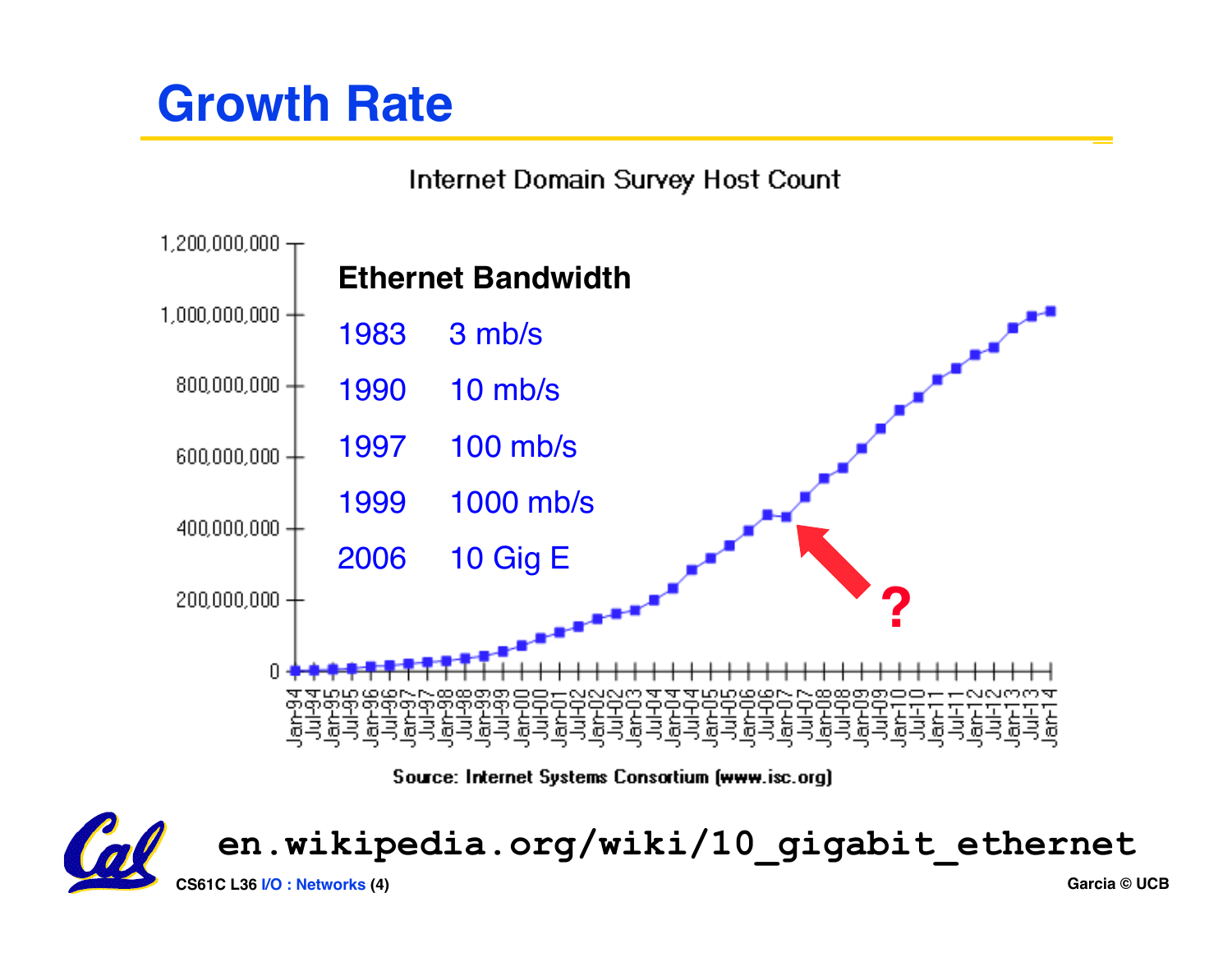#### **Shared vs. Switched Based Networks**

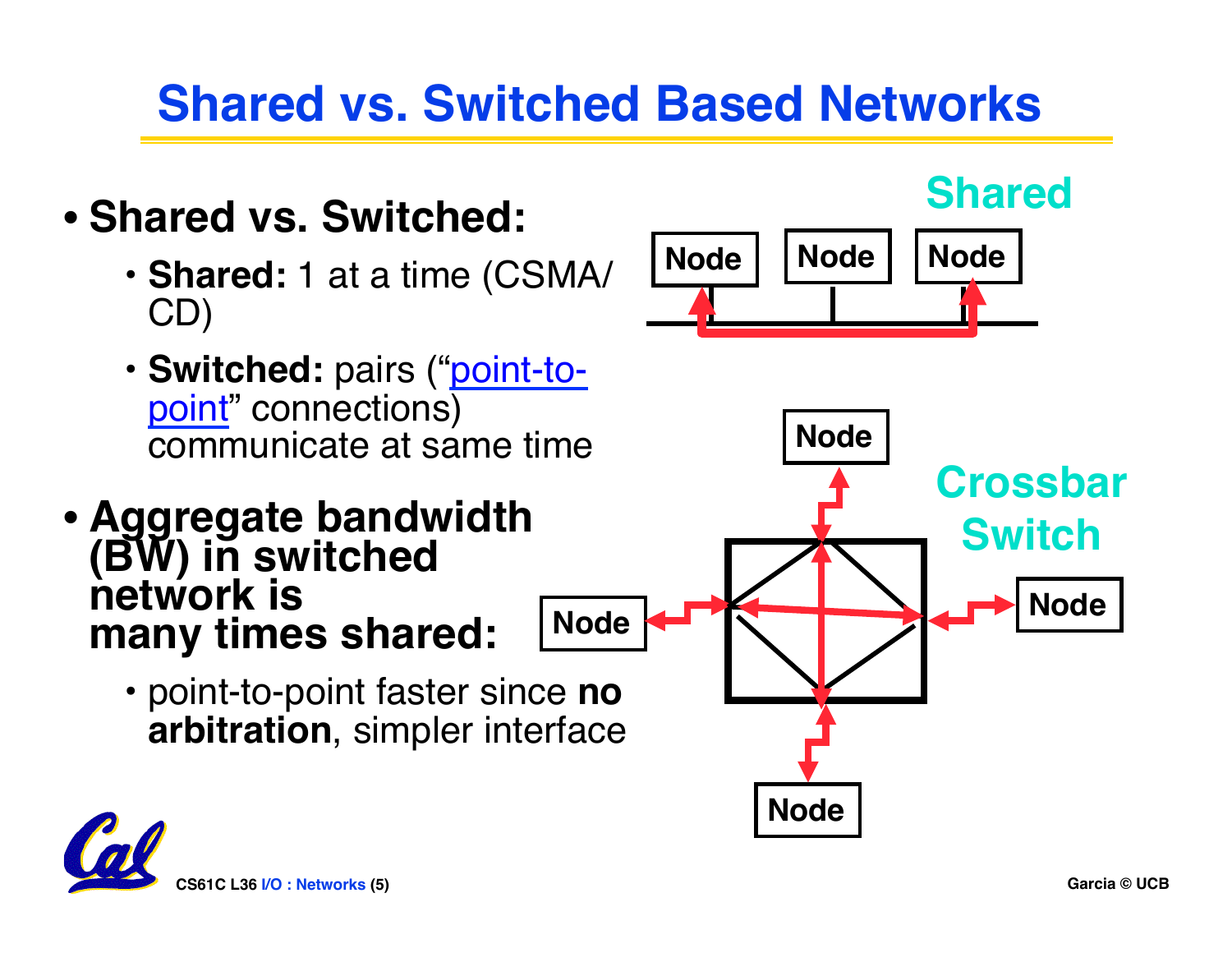#### **What makes networks work?**

#### •**links connecting switches to each other and to computers or devices**



• **ability to name the components and to route packets of information - messages - from a source to a destination**



• **Layering, redundancy, protocols, and encapsulation as means of abstraction (61C big idea)**

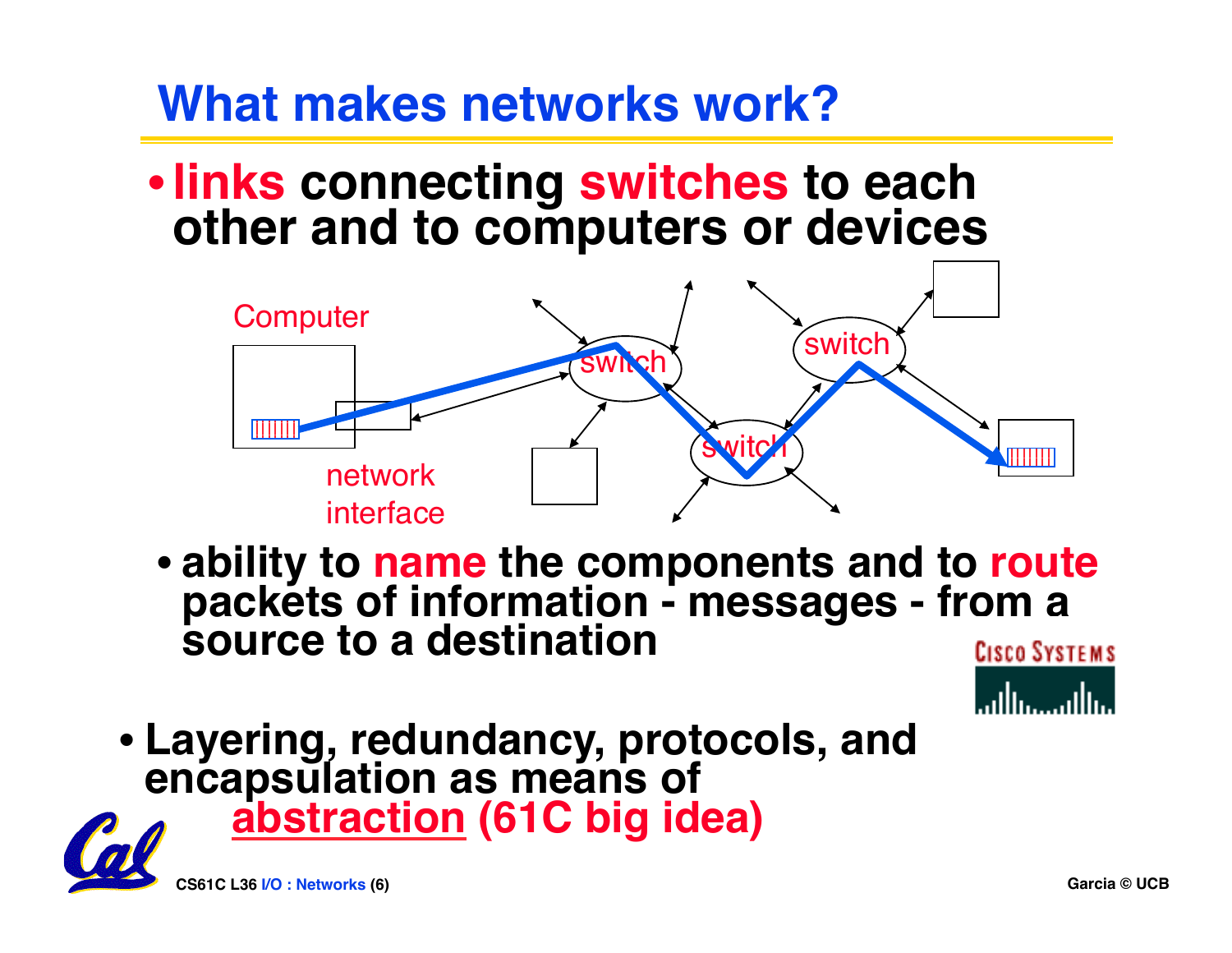**Typical Types of Networks**

- •**Local Area Network (Ethernet)**
	- **Inside a building: Up to 1 km**
	- **(peak) Data Rate: 10 Mbits/sec, 100 Mbits /sec, 1000 Mbits/sec (1.25, 12.5, 125 MBytes/s)**
	- **Run, installed by network administrators**
- •**Wide Area Network**
	- **Across a continent (10km to 10000 km)**
	- **(peak) Data Rate: 1.5 Mb/s to 10000 Mb/s**
	- **Run, installed by telecommunications companies (Sprint, UUNet[MCI], AT&T)**

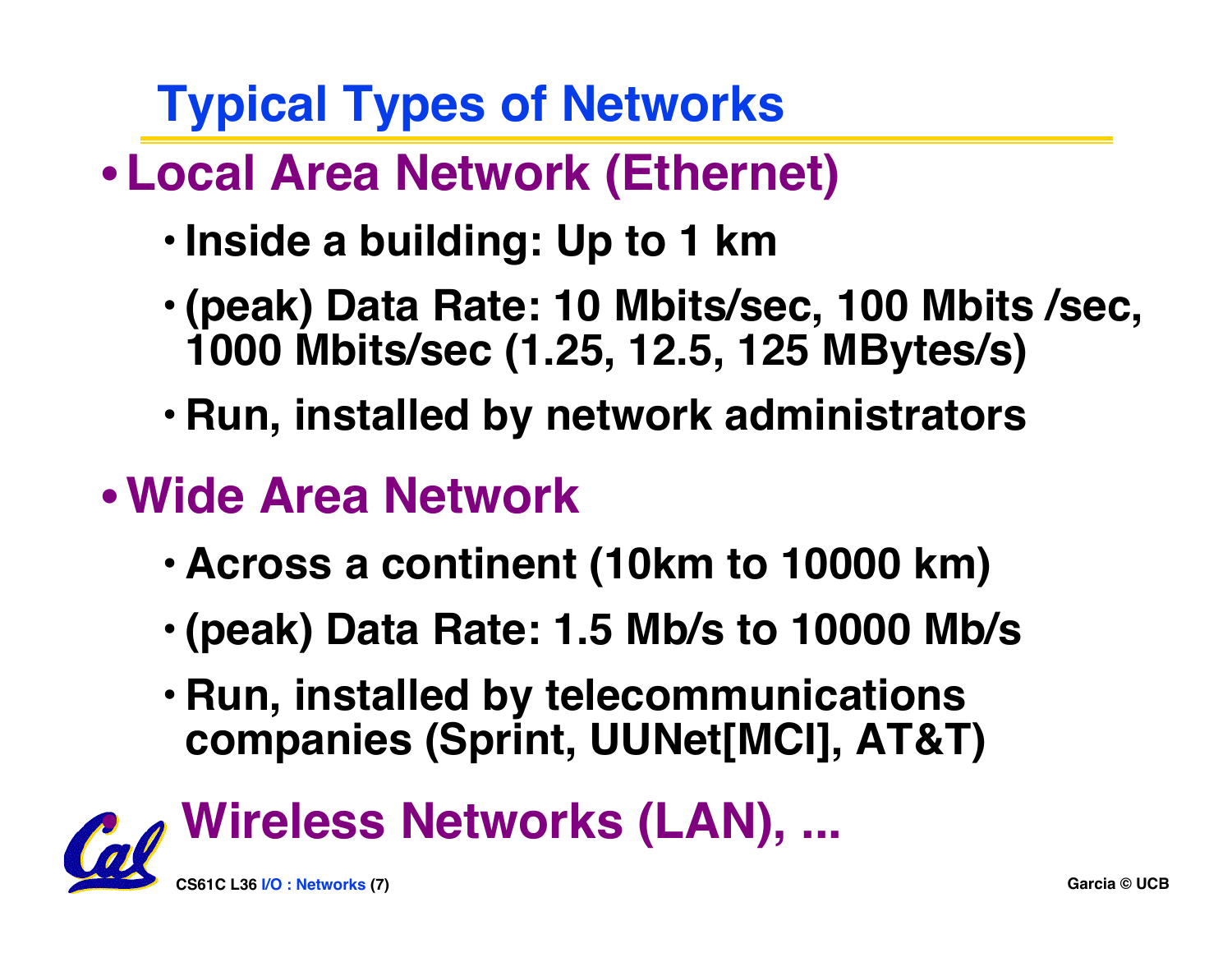#### **Administrivia**

- **Crunch time**
	- **Last Lecture and Course Surveys on Friday**
	- **Review Session M 12/8 12-3pm, 155 Dwinelle**
	- **Final Exam Tu 12/16 7-10pm, HERE!**
- **Do the performance competition!**

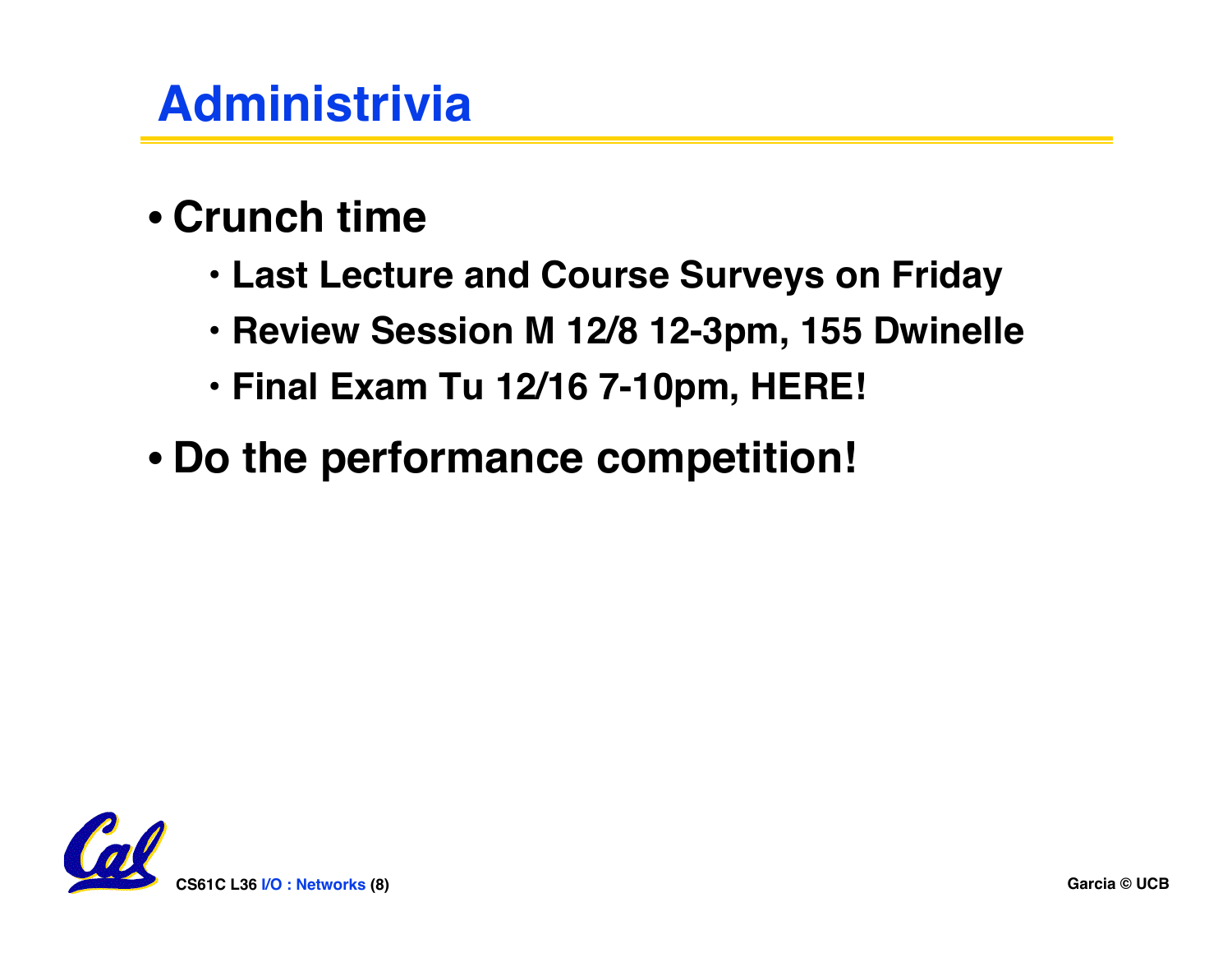#### **ABCs of Networks: 2 Computers**

#### • **Starting Point: Send bits between 2 computers**



- **Queue (First In First Out) on each end**
- **Can send both ways ("Full Duplex")**
	- **One-way information is called "Half Duplex"**
- **Information sent called a "message"**
	- **Note: Messages also called packets**

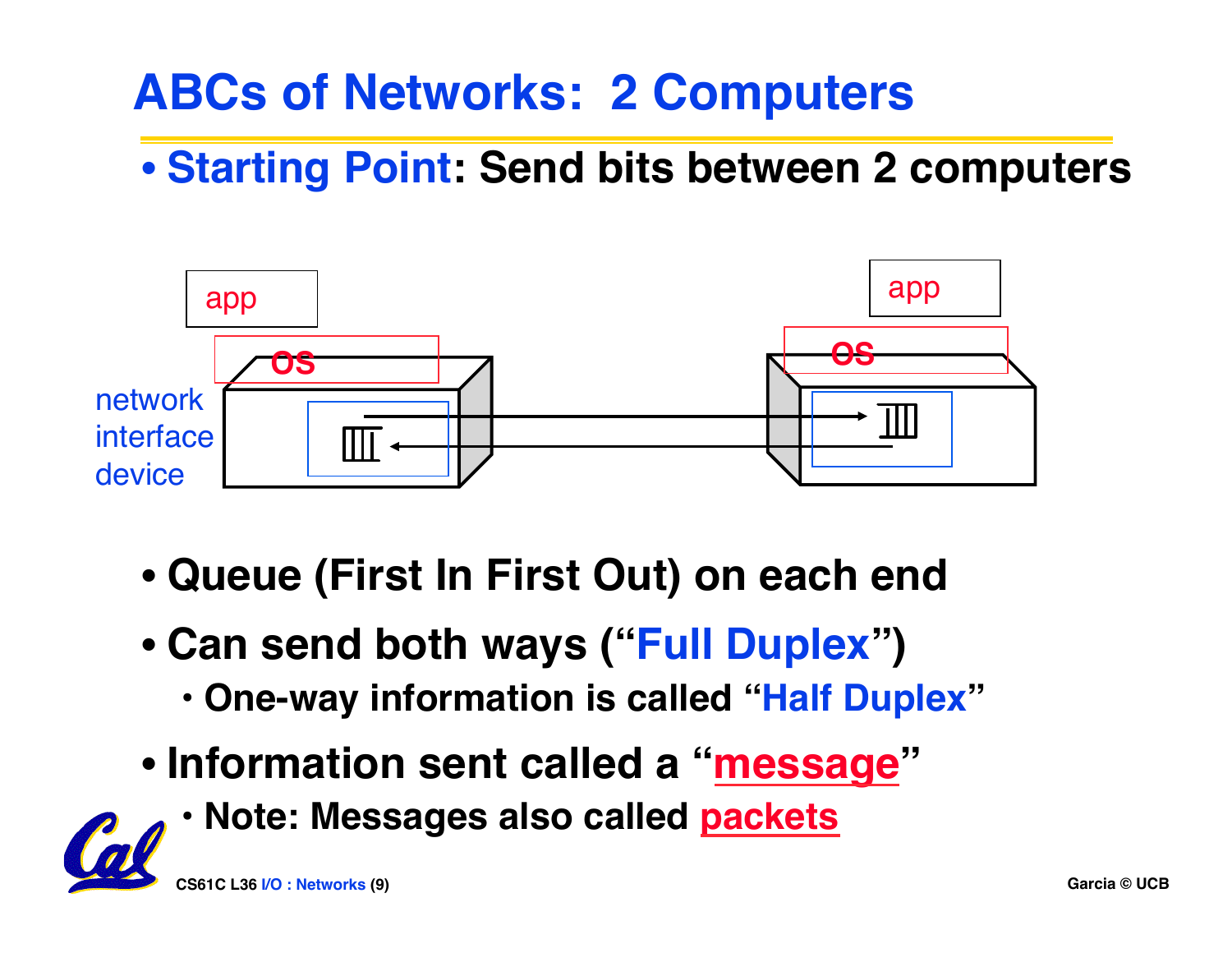**A Simple Example: 2 Computers**

- •**What is Message Format?**
	- **Similar idea to Instruction Format**
	- **Fixed size? Number bits?**



- **Header (Trailer): information to deliver message**
- **Payload: data in message**
- **What can be in the data?** 
	- **anything that you can represent as bits**
	- **values, chars, commands, addresses...**

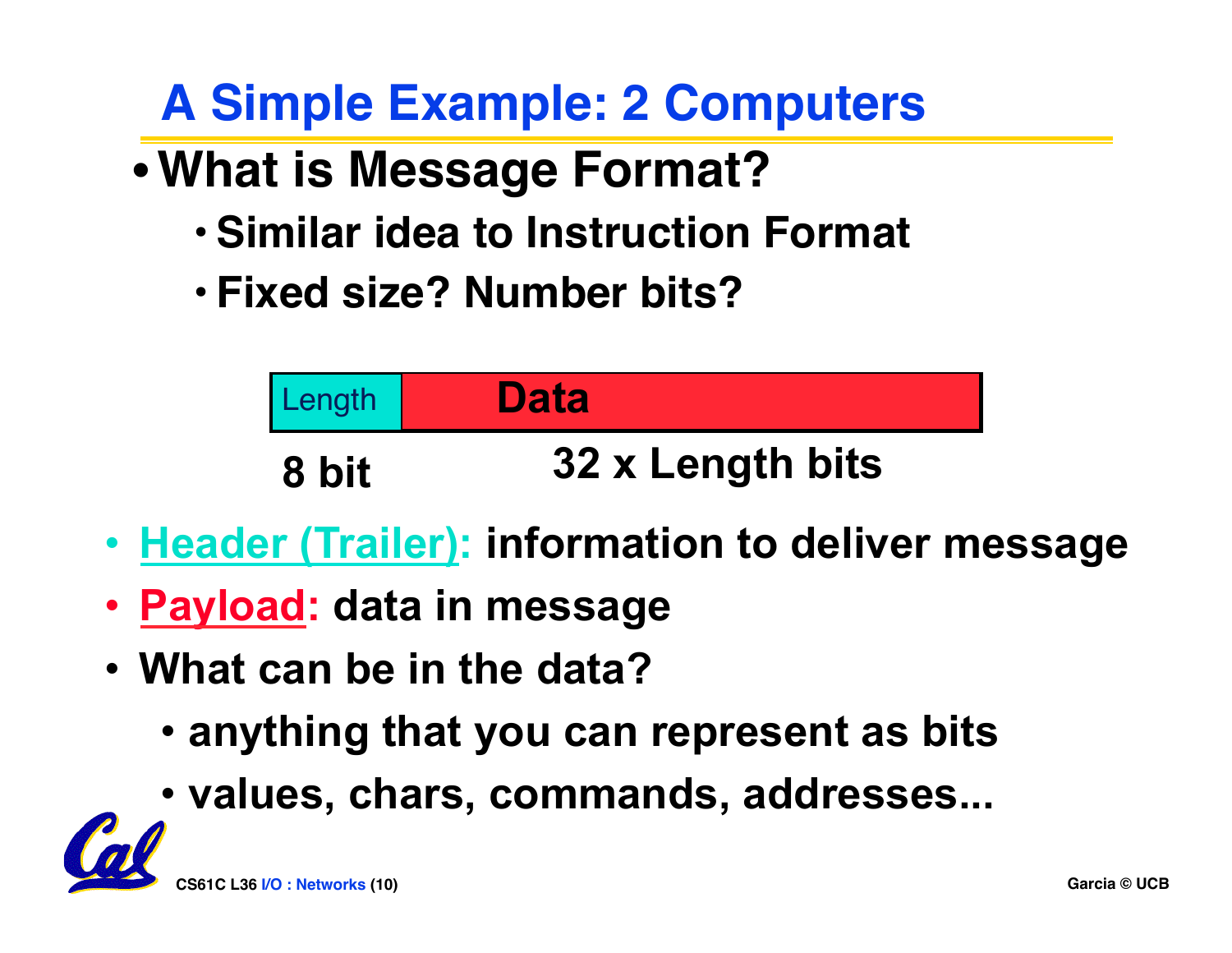#### **Questions About Simple Example**

- •**What if more than 2 computers want to communicate?**
	- **Need computer "address field" in packet to know:**
		- **which computer should receive it (destination)**
		- **which computer to reply to (source)**
	- **Just like envelopes!**



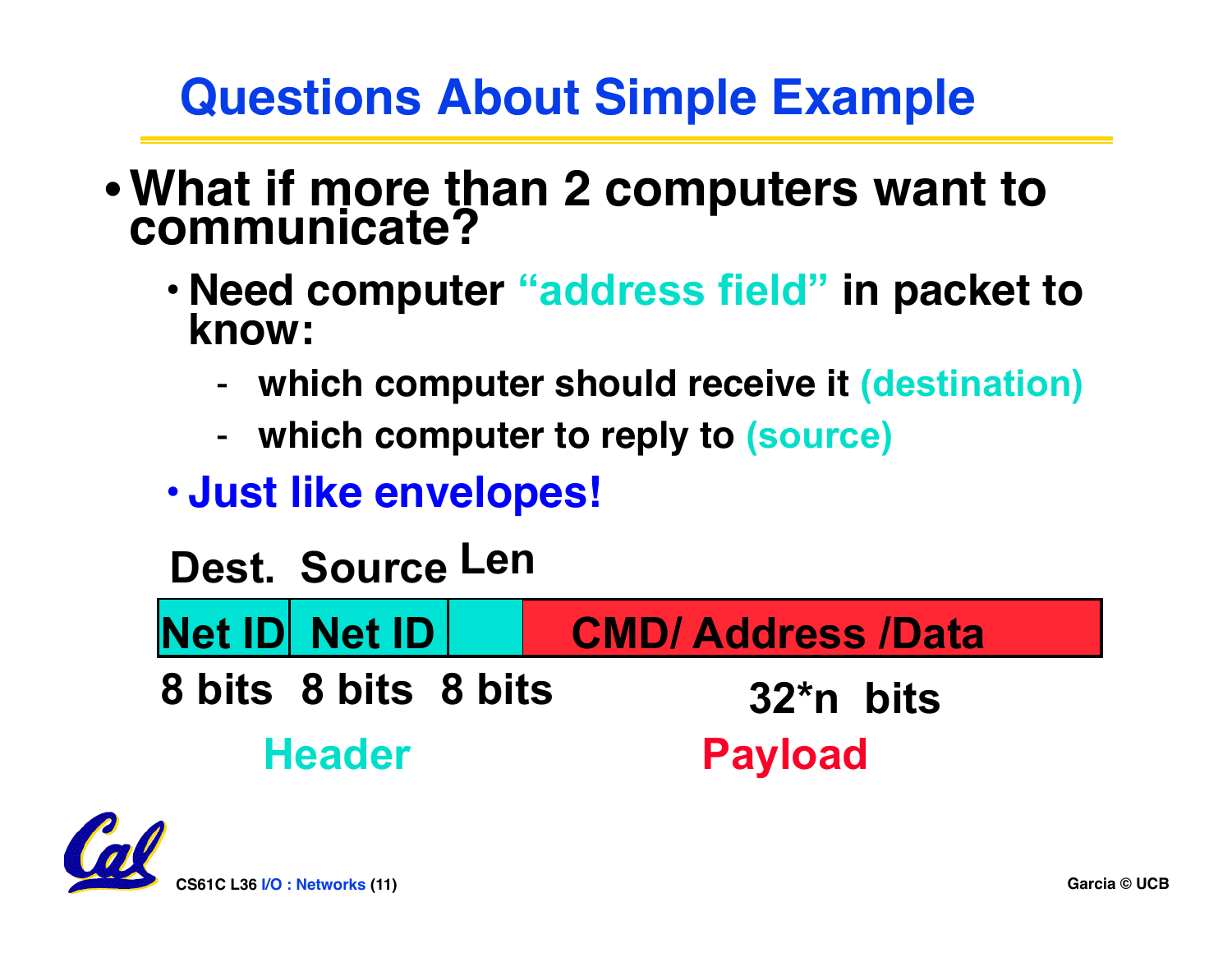#### **ABCs: many computers**



- **switches and routers interpret the header in order to deliver the packet**
- **source encodes and destination decodes content of the payload**

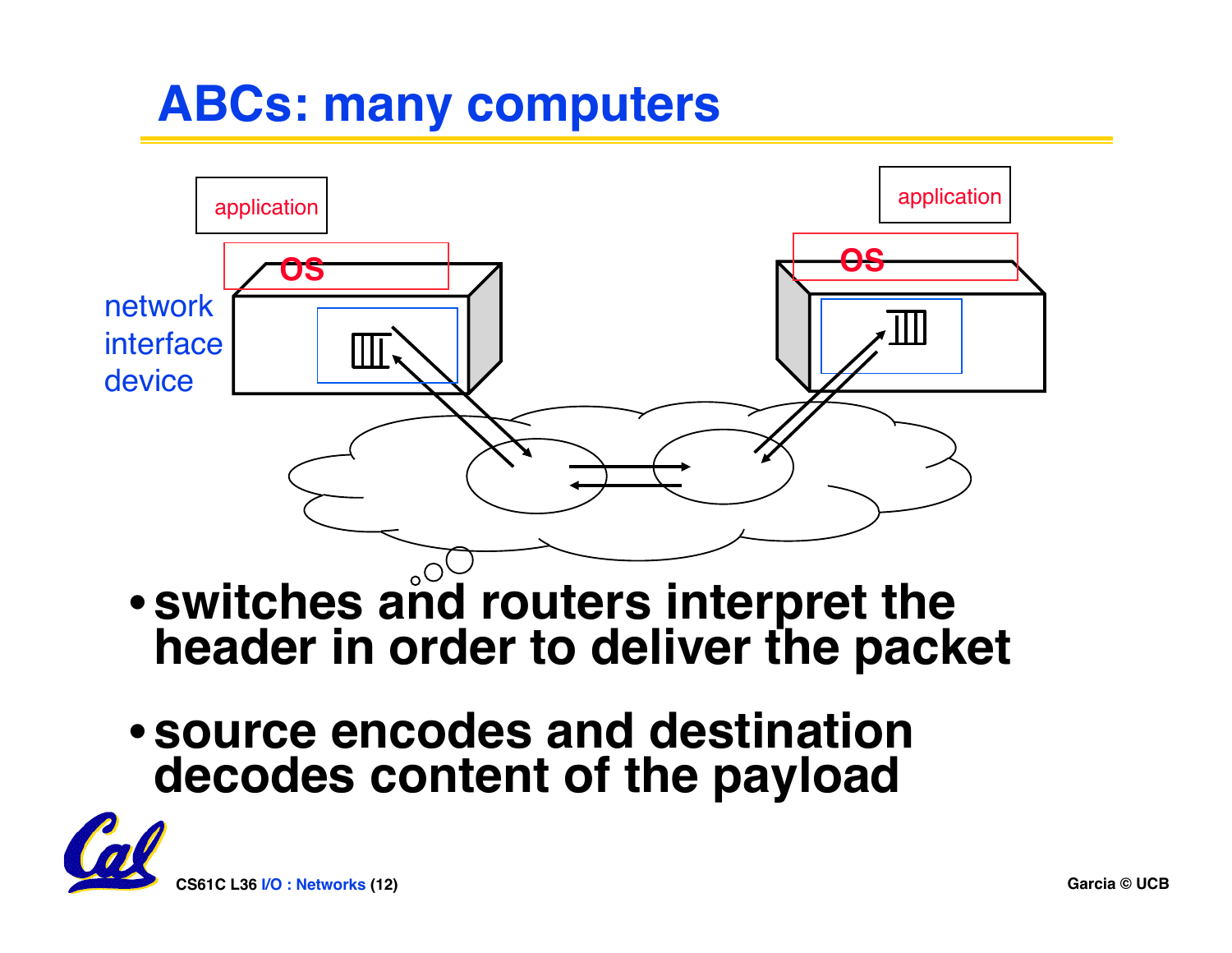#### **Questions About Simple Example**

- **What if message is garbled in transit?**
- **Add redundant information that is checked when message arrives to be sure it is OK**
- **8-bit sum of other bytes: called "Check sum"; upon arrival compare check sum to sum of rest of information in message. xor also popular.**

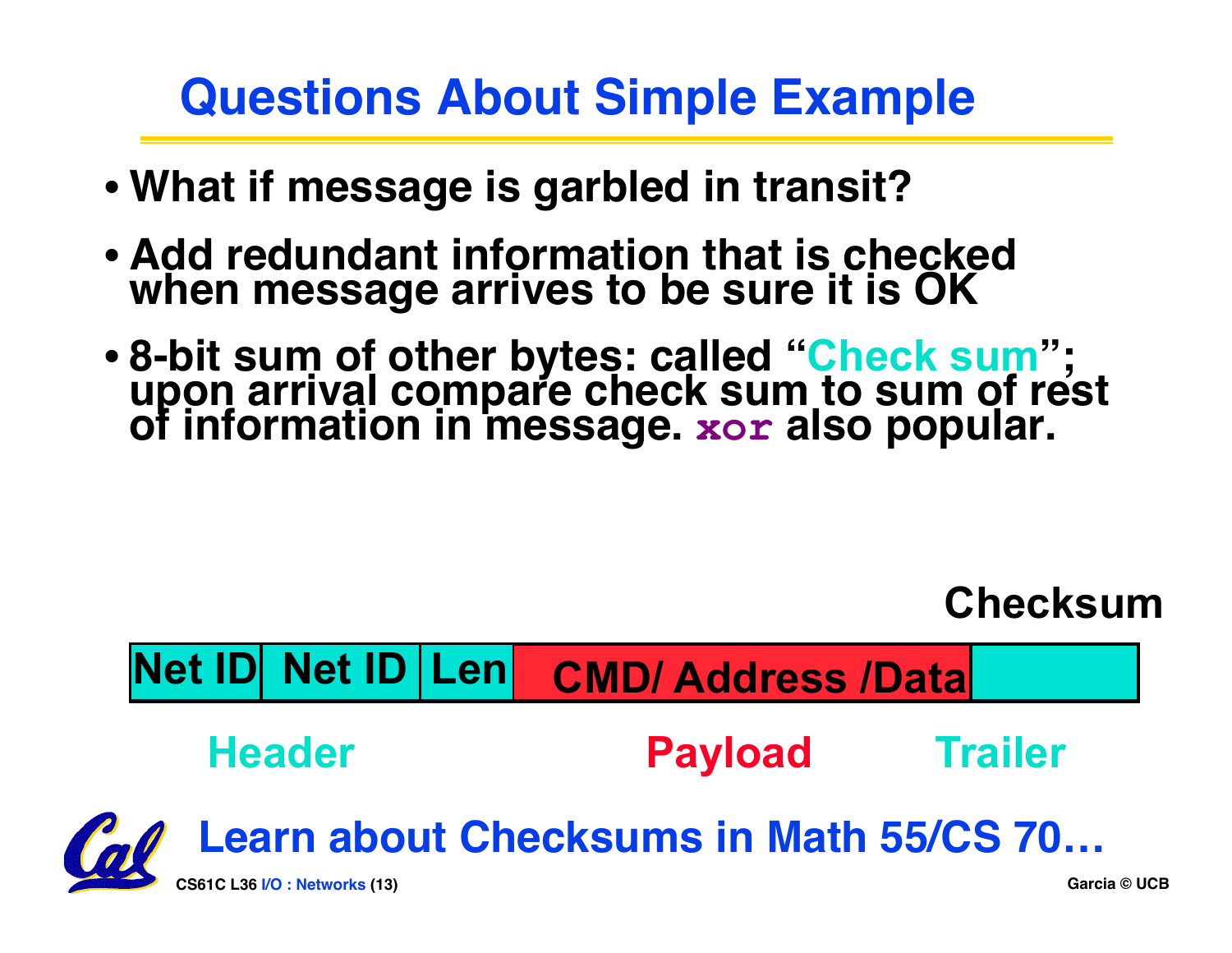#### **Questions About Simple Example**

- **What if message never arrives?**
- **Receiver tells sender when it arrives** 
	- **Send an ACK (ACKnowledgement) [like registered mail]**
	- **Sender retries if waits too long**
- **Don't discard message until it is ACK'ed**
- **If check sum fails, don't send ACK**

**Checksum** 

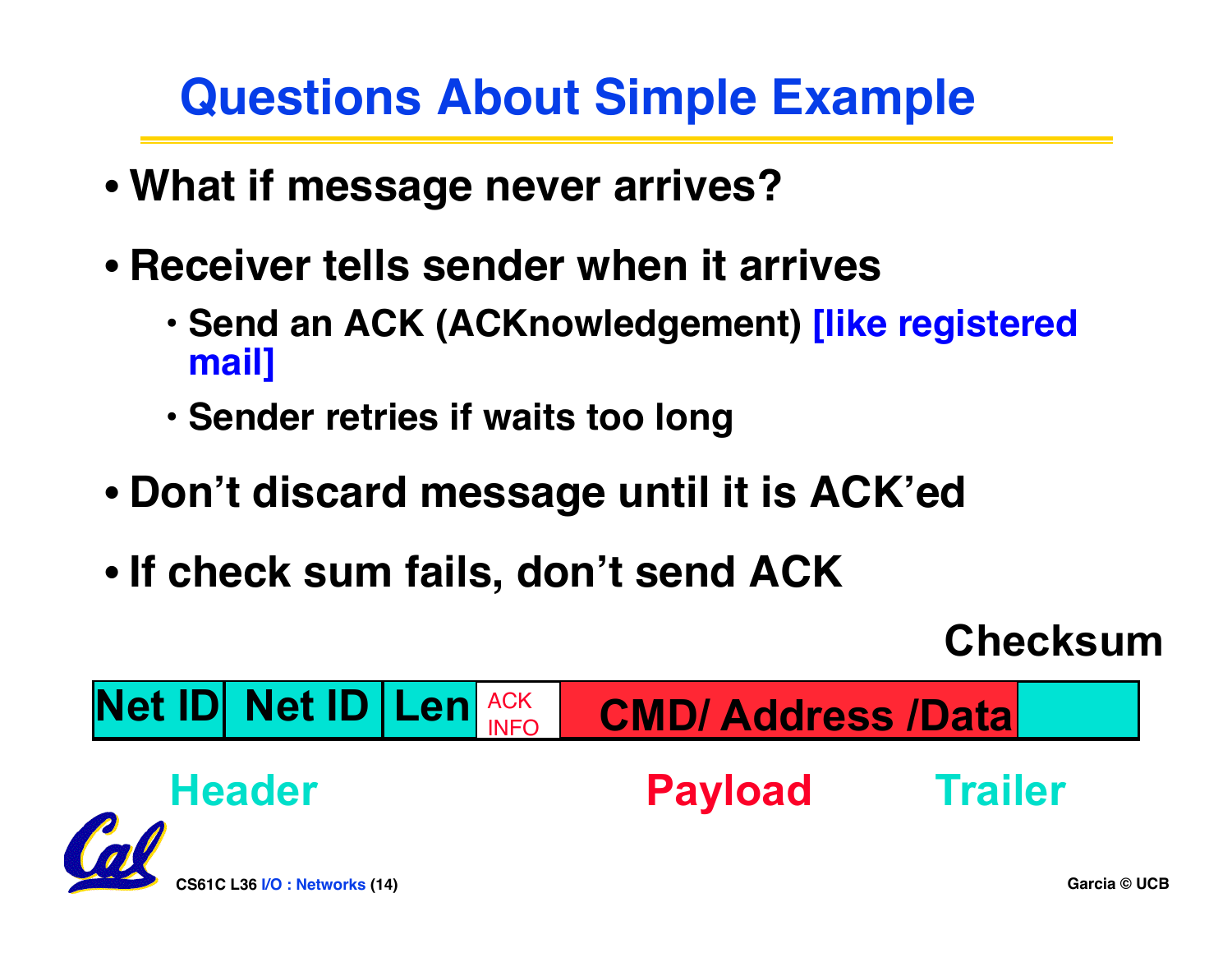#### **Observations About Simple Example**

- •**Simple questions (like those on the previous slides) lead to:**
	- **more complex procedures to send/receive message**
	- **more complex message formats**

# •**Protocol: algorithm for properly sending and receiving messages (packets)**

…an agreement on how to communicate

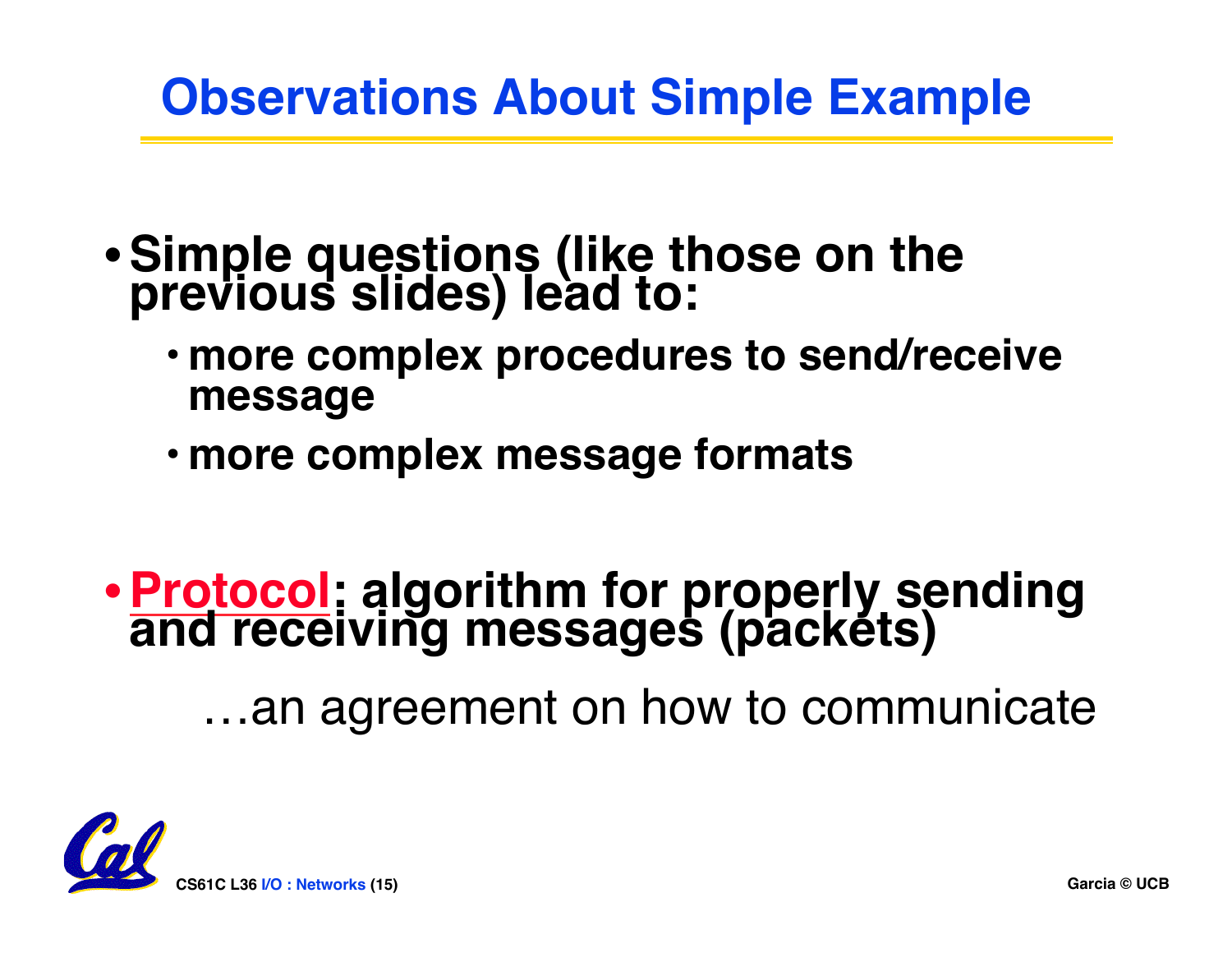#### **Software Protocol to Send and Receive**

# •**SW Send steps**

- **1: Application copies data to OS buffer**
- **2: OS calculates checksum, starts timer**
- **3: OS sends data to network interface HW and says start**
- •**SW Receive steps**
	- **3: OS copies data from network interface HW to OS buffer**
	- **2: OS calculates checksum, if OK, send ACK; if not, delete message (sender resends when timer expires)**
	- **1: If OK, OS copies data to user address space, & signals application to continue**

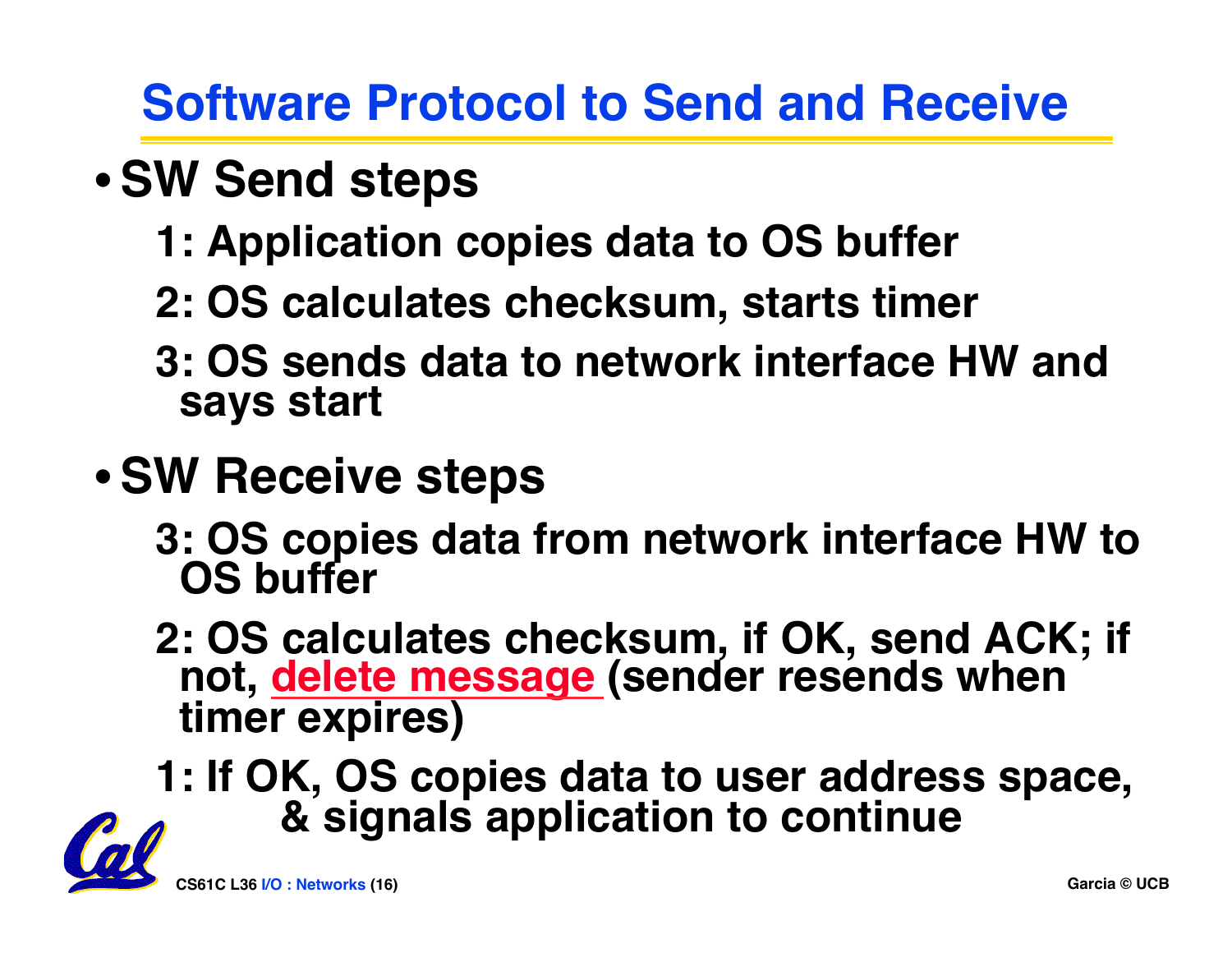# **Protocol for Networks of Networks?**

- **Abstraction to cope with complexity of communication (compare to Abstraction for complexity of computation)**
- **Networks are like onions**
	- **Hierarchy of layers:**
		- **Application (chat client, game, etc.)**
		- **Transport (TCP, UDP)**
		- **Network (IP)**
		- **Physical Link (wired, wireless, etc.)**



Networks are like onions. They stink? Yes. No!

Oh, they make you cry.

No!… Layers. Onions have layers. Networks have layers.

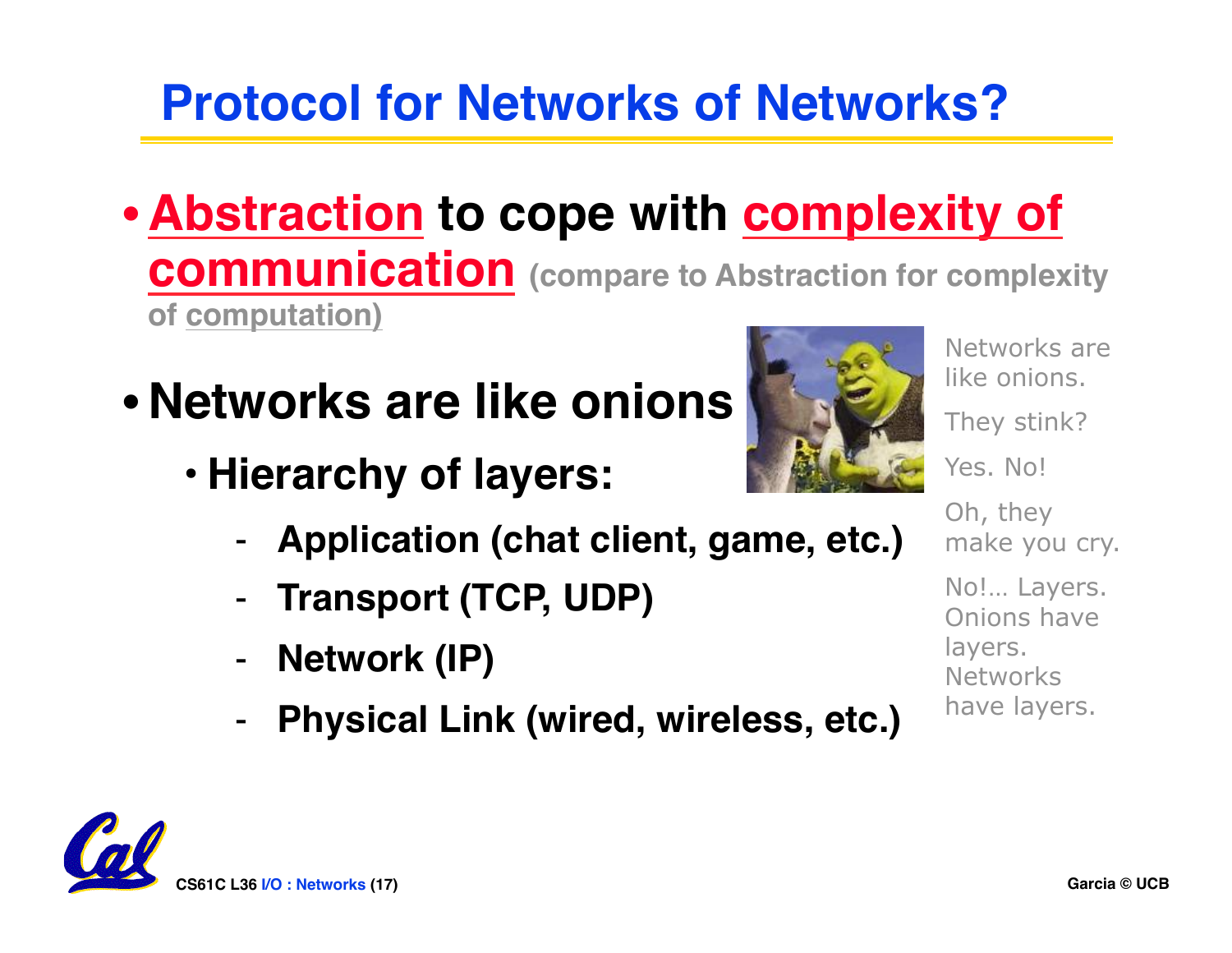#### **Protocol Family Concept**



**Physical**

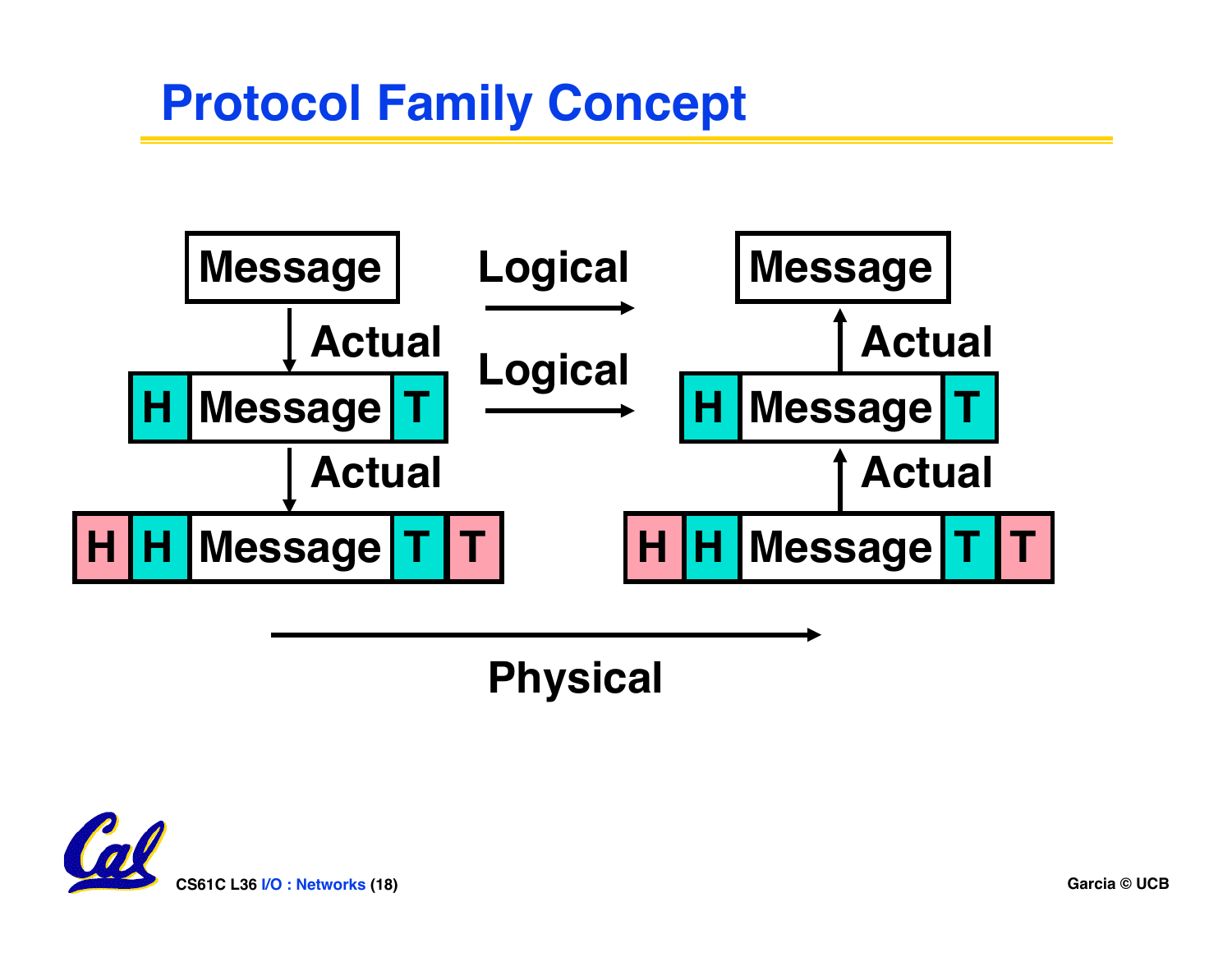**Protocol Family Concept**

• **Key to protocol families is that communication occurs logically at the same level of the protocol, called peer-topeer…**

**…but is implemented via services at the next lower level**

•**Encapsulation: carry higher level information within lower level "envelope"**

•**Fragmentation: break packet into multiple smaller packets and reassemble**

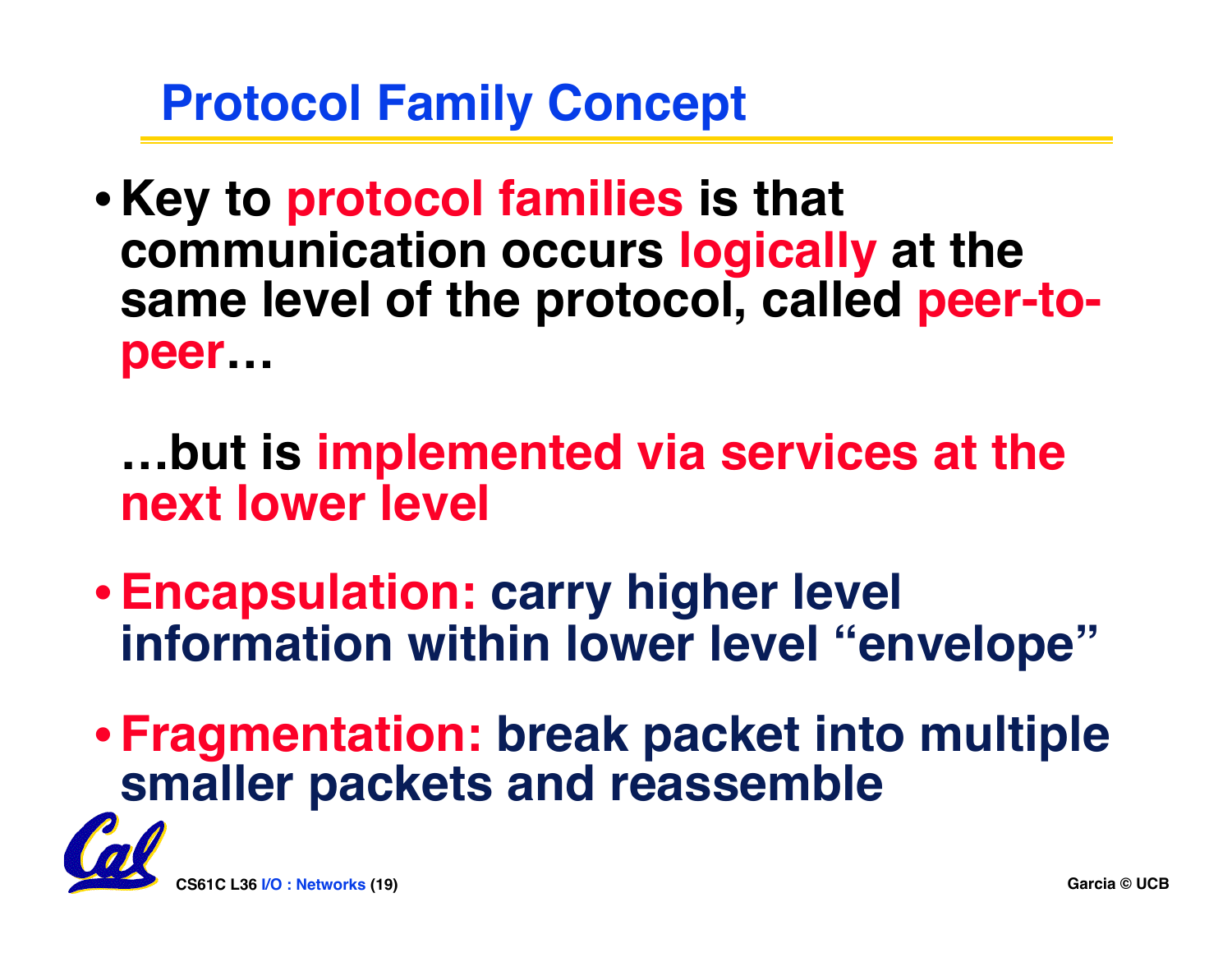#### **Protocol for Network of Networks**

- •**Transmission Control Protocol/Internet (TCP :: a Transport Layer)** 
	- **This protocol family is the basis of the Internet, a WAN protocol**
	- **IP makes best effort to deliver** 
		- **Packets can be lost, corrupted**
	- **TCP guarantees delivery**
	- **TCP/IP so popular it is used even when communicating locally: even across homogeneous LAN**



**en.wikipedia.org/wiki/IP\_over\_Avian\_Carriers**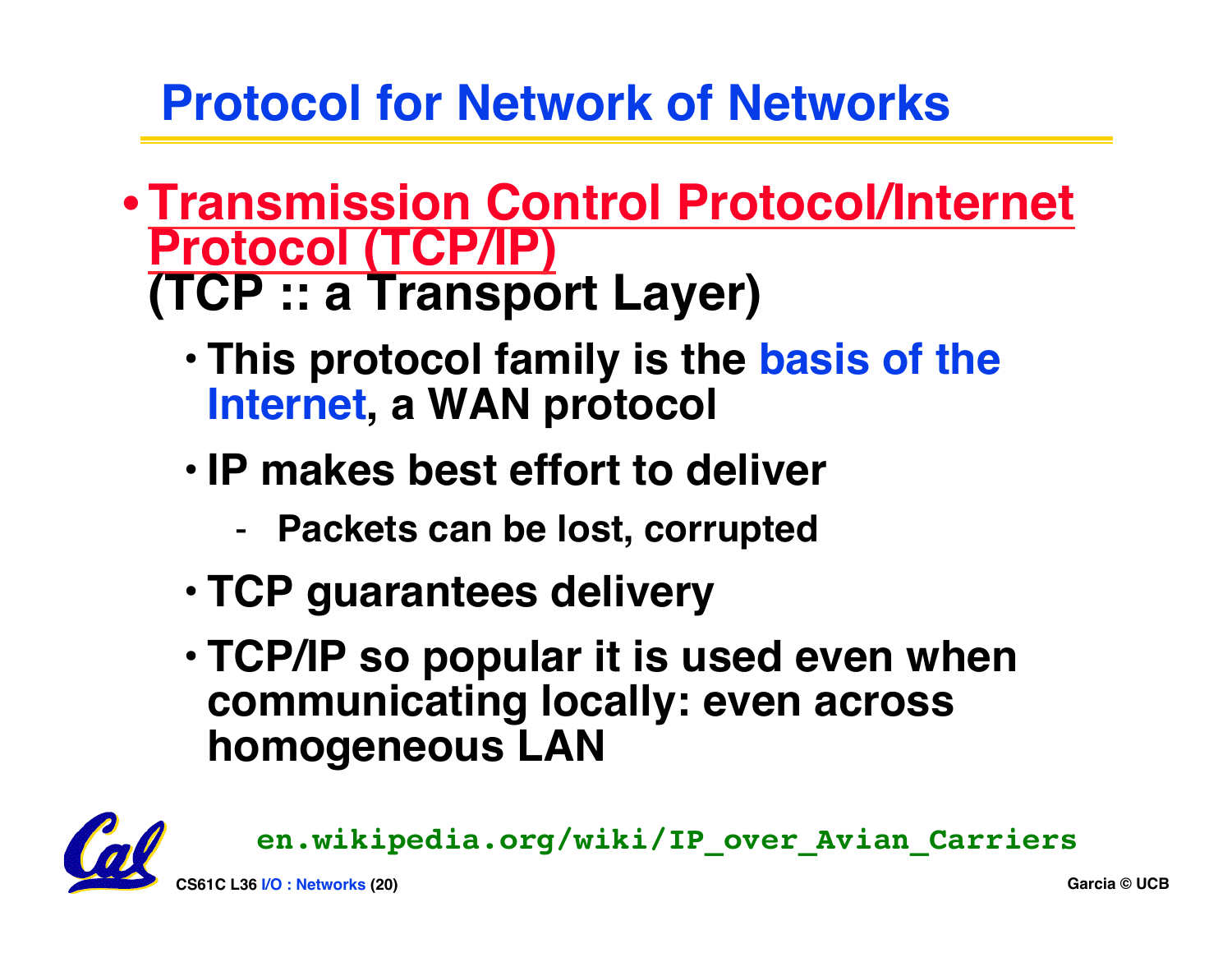# **TCP/IP packet, Ethernet packet, protocols**

- **Application sends message**
- •**TCP breaks into 64KiB segments, adds 20B header**
- •**IP adds 20B header, sends to network**
- •**If Ethernet, broken into 1500B packets with headers, trailers (24B)**
- **All Headers, trailers have length field, destination, ...**



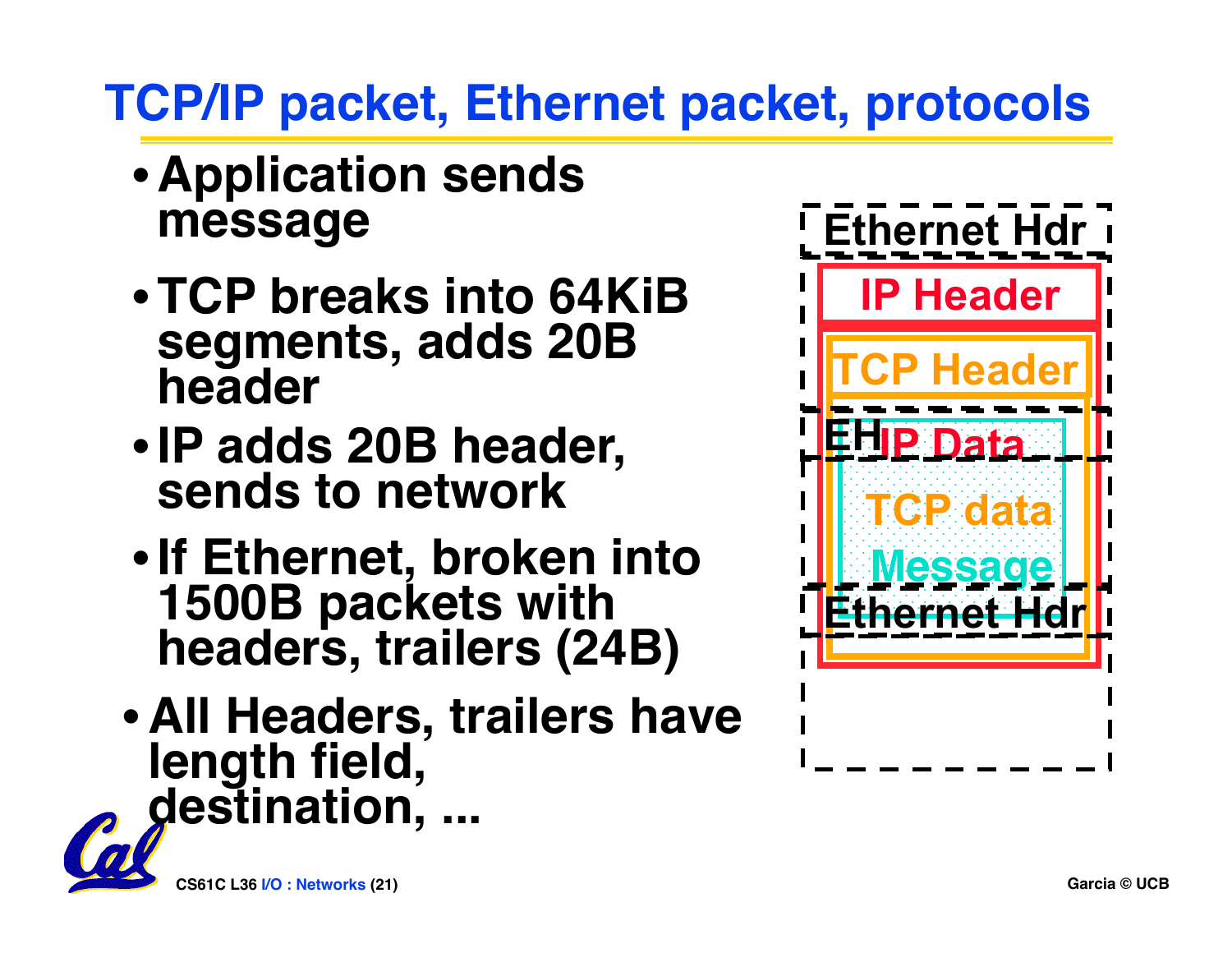#### **Overhead vs. Bandwidth**

- **Networks are typically advertised using peak bandwidth of network link: e.g., 100 Mbits/ sec Ethernet ("100 base T")**
- •**Software overhead to put message into network or get message out of network often limits useful bandwidth**
- **Assume overhead to send and receive = 320 microseconds (**µ**s), want to send 1000 Bytes over "100 Mbit/s" Ethernet**
	- **Network transmission time: 1000Bx8b/B /100Mb/s**
		- **= 8000b / (100b/**µ**s) = 80** µ**s**

**CS61C L36 I/O : Networks (22) Garcia © UCB** • **Effective bandwidth: 8000b/(320+80)**µ**s = 20 Mb/s**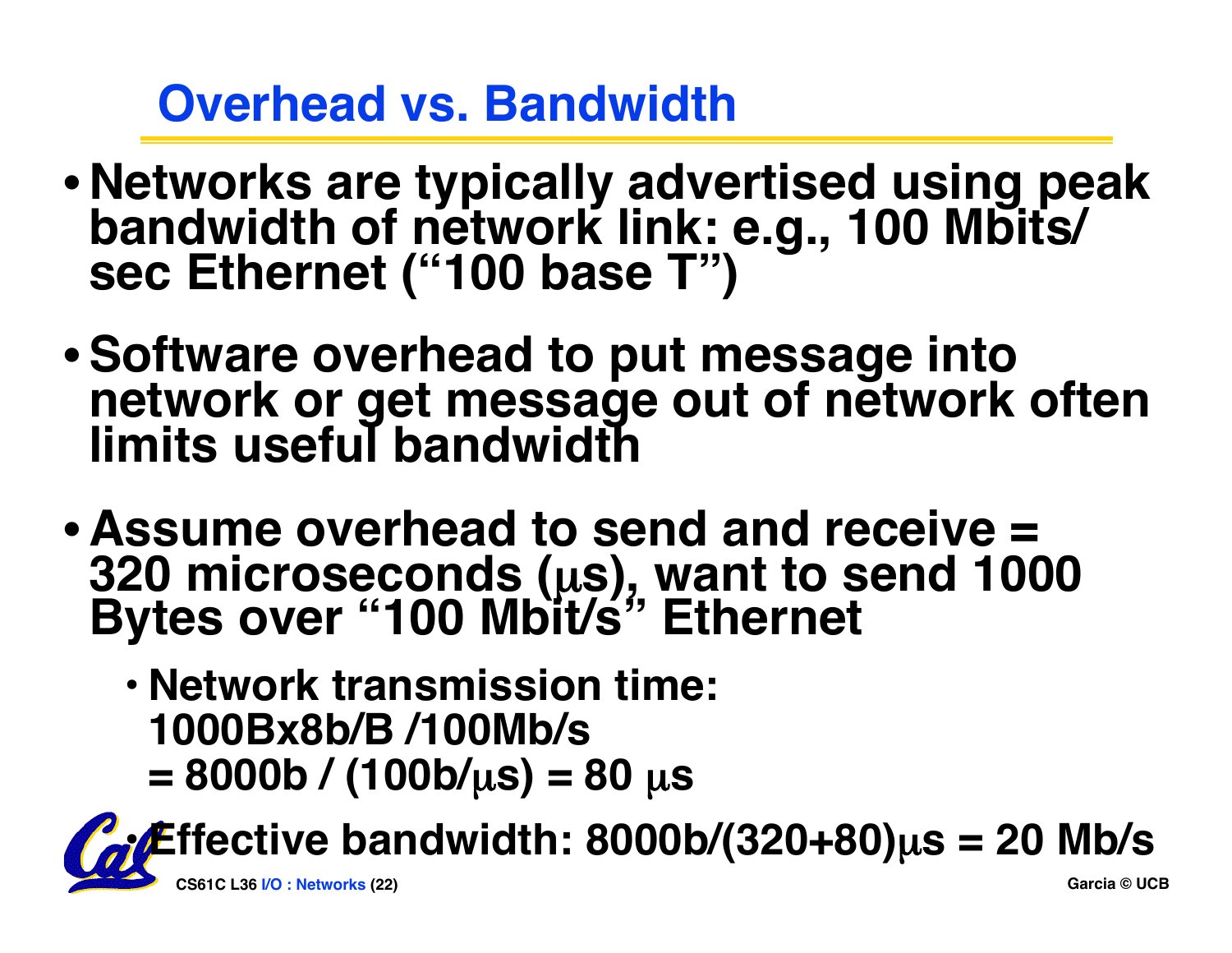#### **Example: Network Media**

**Copper, 1mm think, twisted to avoid antenna effect Twisted Pair ("Cat 5"): Light: 3 parts are cable, light source, light**  Laser Diode **Receiver** detector **Fiber Optics Transmitter Is L.E.D or – Photodiode light source Silica: glass or plastic; actually < 1/10 Cladding Bufferdiameter of copper Total internal** Air **reflection**